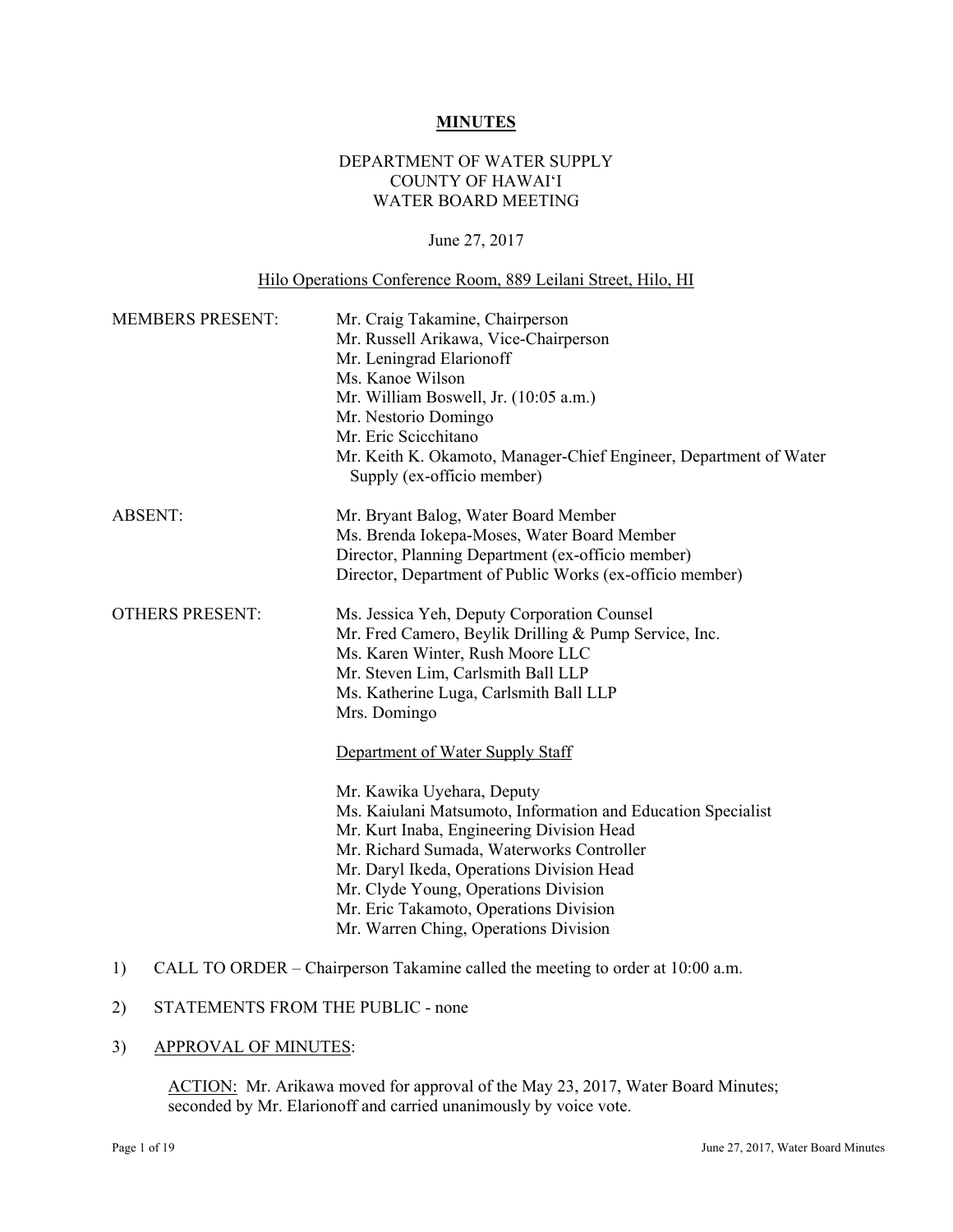### 4) APPROVAL OF ADDENDUM AND/OR SUPPLEMENTAL AGENDA - none

# 5) **ADOPTION OF PROPOSED FINDINGS OF FACT, CONCLUSIONS OF LAW AND DECISION AND ORDER FOR 4-25 -17 CONTESTED CASE HEARING REGARDING WATER SERVICE ACCOUNT NUMBER 7000944-10 (TMK 1-3-008:071), ( In the Matter of the Appeal of Edward Frazer):**

The above Contested Case Hearing took place on April 25, 2017, in accordance with Chapter 91 of the Hawai'i Revised Statutes and Rule 2-5 of the Rules and Regulations of the Department of Water Supply.

For review and adoption the Findings of Fact, Conclusions of Law and Decision and Order. It was noted that this is the final action in order to move forward with this item. The Findings of Facts was prepared May 17, 2017, and delivered to Mr. Frazer. This final action was held off until this month's meeting for the customer's benefit because of the meeting taking place in Hilo. Final action today will close the books on this matter.

ACTION: Mr. Arikawa moved to approve and adopt the Findings of Fact, Conclusions of Law and Decision and Order; seconded by Ms. Wilson and carried unanimously by voice vote.

# 6) HĀMĀKUA:

# **A. JOB NO. 2011-971, KAPULENA WELL DEVELOPMENT PHASE 2 AND SUPPORTING FACILITIES:**

The contractor, Jas. W. Glover, Ltd., is requesting a contract time extension of 36 calendar days. This is the third time extension request for this project.

| Ext.                                |             |            | Days       |                                                                                                                                                                    |
|-------------------------------------|-------------|------------|------------|--------------------------------------------------------------------------------------------------------------------------------------------------------------------|
| #                                   | From (Date) | To (Date)  | (Calendar) | Reason                                                                                                                                                             |
|                                     | 02/19/2017  | 06/22/2017 | 123        | Inclement and unworkable weather<br>conditions (5 working days) and<br>excess delays obtaining the building<br>department permit (additional 116<br>calendar days) |
| $\mathcal{D}$                       | 06/22/2017  | 07/03/2017 | 11         | Inclement and unworkable weather<br>conditions (1 working day) and change<br>order work (6 working days).                                                          |
| 3                                   | 07/03/2017  | 08/08/2017 | 36         | Delays due to state highway permitting<br>delay and change order work (36<br>calendar days).                                                                       |
| Total Days (including this request) |             | 170        |            |                                                                                                                                                                    |

The contractor's time extension request of 36 calendar days is requested due change order work and delays due to permitting.

 from July 3, 2017, to August 8, 2017. The Manager-Chief Engineer recommended that the Board grant this contract time extension of 36 calendar days to Jas. W. Glover, Ltd. for JOB NO. 2011-971, Kapulena Well Development Phase 2 and Supporting Facilities. If approved, the contract completion date will be extended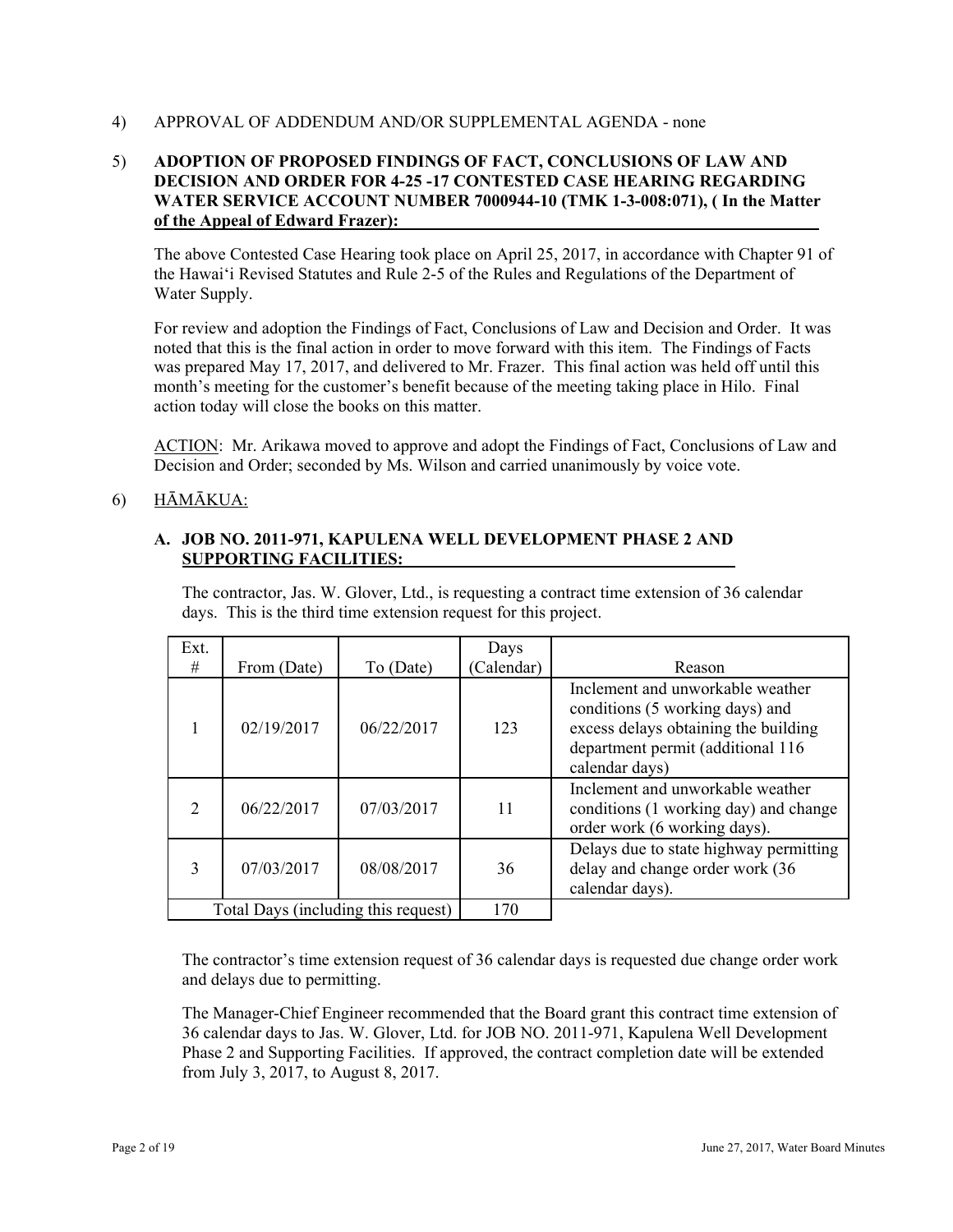MOTION: Ms. Wilson moved for approval of the recommendation; seconded by Mr. Arikawa.

The Manager-Chief Engineer explained there was a delay of four days due to the highway permitting work and 32 days for work this Department requested. While doing the tie-in, it was determined that it would be better for the water quality to eliminate a "dead-end" stagnant waterline, and instead "loop" the system.

Mr. Elarionoff asked for an explanation of why there are two change orders. The first was 11 days and the second one is 36 days.

It was noted that extension #2 was brought to the Board last month. That was for the extra bollards around the transformer and was a change in the scope of the project. This current one is a change order due to the request from the Department to eliminate that dead-end system. They are two different change orders.

(Mr. Boswell joined the meeting at 10:05 a.m.)

Ms. Wilson asked if this current change order is also for the State Highway permitting.

Mr. Inaba replied it was not. The State Highways permitting work should be completed four days after the completion date, and that is why it is listed in there. We also had the request to do the change order work to interconnect two lines that are currently separated so one of them is a dead end right now. That portion we need to request for additional days. It takes some time for the material to get in.

ACTION: Motion carried unanimously by voice vote.

# 7) SOUTH KOHALA:

# A. **ASSIGNMENT OF WATER ALLOCATION PURSUANT TO THE PARKER WELLS 3 AND 4 TRI-PARTY AGREEMENT:**

The Assignor, Tokyu Corporation, is intending to grant, assign, transfer and covey its rights to and allocation of water to Assignee, DHL Mahi Propco, LLC, from the Lalamilo Wells A, B, C and D, and Parker Wells 1, 2, 3 and 4. This assignment will not impact other allocation recipients within the Mauna Lani Services, Inc. Development Area prior to the date of this assignment. All other terms and conditions in the Parker Wells 3 and 4 Tri-Party Agreement between the Assignor, Mauna Kea Properties, Inc., and the Water Board of the County of Hawai'i shall remain unchanged.

The Manager-Chief Engineer recommended that the Water Board approve this Assignment of Water Allocation subject to the transfer of title of Tax Map Key (3) 6-8-001:052 to DHL Mahi Propco, LLC, and authorize either the Chairperson or the Vice-Chairperson to execute the document subject to the review and approval of the Corporation Counsel.

MOTION: Mr. Arikawa moved for approval of the recommendation; seconded by Ms. Wilson.

The Manager-Chief Engineer stated that this is straightforward. It is within ability of the original Tri-Party Agreement to transfer these water units within the development area.

Mr. Elarionoff asked for clarification of this transaction and if there was any profit involved.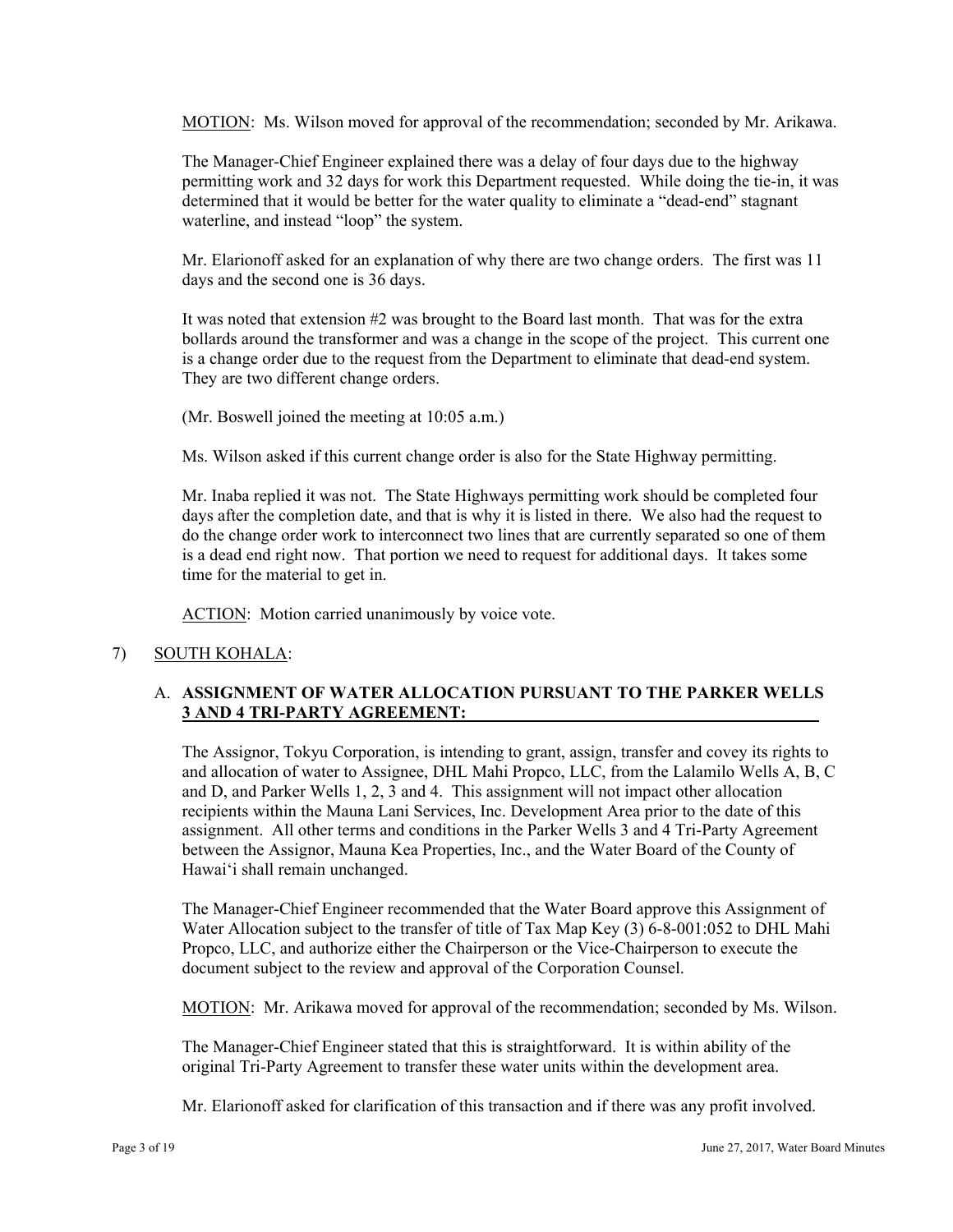The Manager-Chief Engineer explained that this is for unused water units that the developer obtained through an agreement with the Department of Water Supply and another party, in this case, the Parker 3  $& 4$  Tri-Party Agreement. They developed two well sources in the mauka area for the purposes of their development and, as such, received the water units for the development. Because of a proposed change in ownership, in this case, within the original development area, it is basically saying proposed Buyer B will be assigned the units that were with current owner, Buyer A, and all within the scope of the original agreement. As far as any profit involved, the Department does not get involved in those negotiations. It was a developer's transfer request.

new party. Ms. Wilson asked if Tokyo Corporation is selling their interests which would be what is going over to Mauna Lani; and, therefore, the tri-party agreement will be with Mauna Lani and the

The Manager-Chief Engineer replied that the tri-party agreement has the original parties that executed it; but what is happening, is a portion of the development area is now proposed to have transfer of ownership from Tokyo Corporation to DHL Mahi, so they are not the actual signor on the original agreement.

ACTION: Motion was carried unanimously by voice vote.

(Mr. Lim, Ms. Luga, and Ms. Winter left the meeting at 10:10 a.m.)

# 8) NORTH KONA:

#### A. **JOB NO. 2017-1062, KALAOA #1 DEEPWELL REPAIR:**

This project consists of paying for all labor, materials, tools and equipment necessary for the replacement of the existing deep well submersible pump and motor, power cable and all appurtenant materials, such as cable guards, strapping, etc; chlorination and testing of the well and pumping assembly; and electrical work; in accordance with the specifications.

Bids for this project were opened on June 15, 2017, at 2:00 p.m., and the following are the bid results:

| <b>Bidder</b>                        | <b>Bid Amount</b> | <b>Adjusted Bid Amount</b><br>(for purposes of bid award) $*$ |
|--------------------------------------|-------------------|---------------------------------------------------------------|
| Beylik Drilling & Pump Service, Inc. | \$897,850.00      | \$852,957.50                                                  |
| George M. Oye, Inc.                  | \$898,833.00      |                                                               |

\*Bids were adjusted (for the purposes of award) to provide credits for use of Hawai'i Products and participation in the State Apprenticeship Program, in accordance with Hawai'i Administrative Rules.

Project Costs:

| <b>Total Cost:</b>                                     | <u>\$987,635.00</u> |
|--------------------------------------------------------|---------------------|
| 2) Contingencies $(10.0\%)$                            | \$ 89,785.00        |
| 1) Low Bidder (Beylik Drilling and Pump Service, Inc.) | \$897,850.00        |

Funding for this project will be from DWS's CIP Budget under Deepwell Pump Replacement. The contractor will have 270 calendar days to complete this project. The Engineering estimate for this project was \$750,000.00.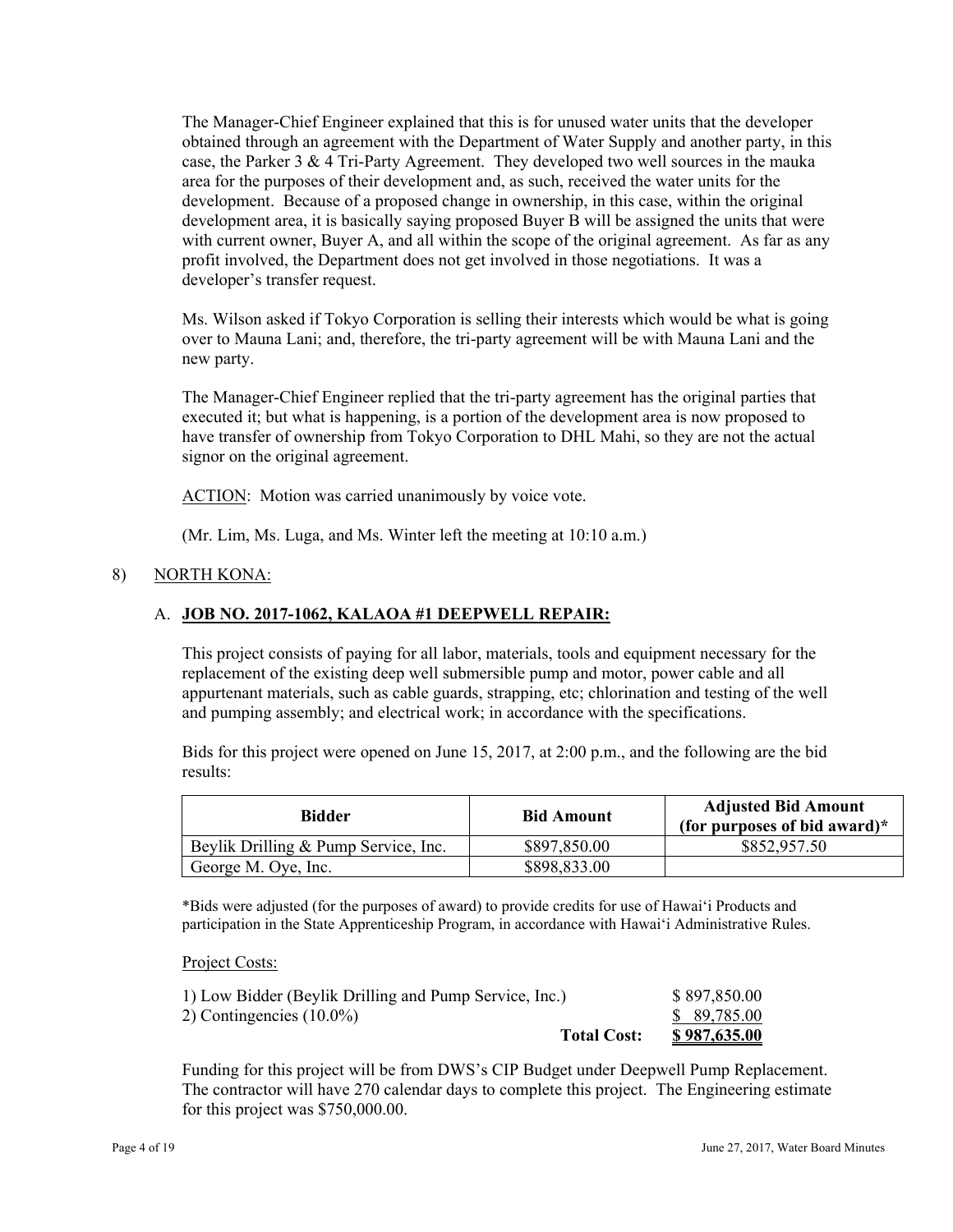RECOMMENDATION: It is recommended that the Board award the contract for JOB NO. 2017-1062, KALAOA #1 DEEPWELL REPAIR, to the lowest responsible bidder, Beylik Drilling and Pump Service, Inc., for their bid amount of \$897,850.00, plus \$89,785.00 for contingencies, for a total contract amount of \$987,635.00. It is further recommended that either the Chairperson or the Vice-Chairperson be authorized to sign the contract, subject to review as to form and legality by Corporation Counsel.

Chairperson Takamine stated that he learned today that the recommendation would be to defer this award.

The Manager-Chief Engineer asked Ms. Yeh if the Board needed to go through the Motion and bring it up during the discussion or just defer this agenda item right away.

Ms. Yeh replied that would be appropriate to go through the discussion and then move to defer.

MOTION: Mr. Arikawa moved for approval of the recommendation; seconded by Ms. Wilson.

The Manager-Chief Engineer requested that the Board defer action on this item due to the protest submitted under the Procurement process. Corporation Counsel will be evaluating that protest, and the Department will bring this back to the Board with a recommendation next month.

In response to Mr. Arikawa's question of whether the protest was from George M. Oye, Inc., he replied it is from Derrick's Well Drilling.

MOTION/ACTION TO DEFER: Mr. Arikawa moved to defer award based on the Manager-Chief Engineer's recommendation; seconded by Ms. Wilson and carried unanimously by voice vote.

# B. **JOB NO. 2016-1049, KAHALUʻU BOOSTERS A, B & D REPAIR:**

The contractor, Beylik Drilling & Pump Service, Inc. (Beylik), requests consideration for a time extension due to issues with the pump manufacturer. This is for discussion and possible action.

 seconded by Ms. Wilson. MOTION: Mr. Arikawa moved to consider Beylik Drilling & Pump Service's request;

The Manager-Chief Engineer turned it over to Mr. Fred Camero from Beylik as well as the Deputy, Mr. Uyehara, who evaluated the original request and subsequent information provided for the Board.

Mr. Camero thanked the Board for taking the time to consider this time extension. He mentioned that his project timeline should be in front of the Board today. It included some justification documents, purchase orders, and emails between Beylik and the pump manufacturer. He highlighted two major issues that the pump manufacturer encountered, which caused significant delays to this project. The first issue was that the pump manufacturer was unable to meet the specified efficiency for the pumps. They had to re-work both pumps, one of them requiring re-working multiple times in order to meet the efficiency. The second issue was that once the pump manufacturer was able to meet the targeted efficiency, after delivering the pumps to the job site, Beylik found that the discharge head bolt circle was of the incorrect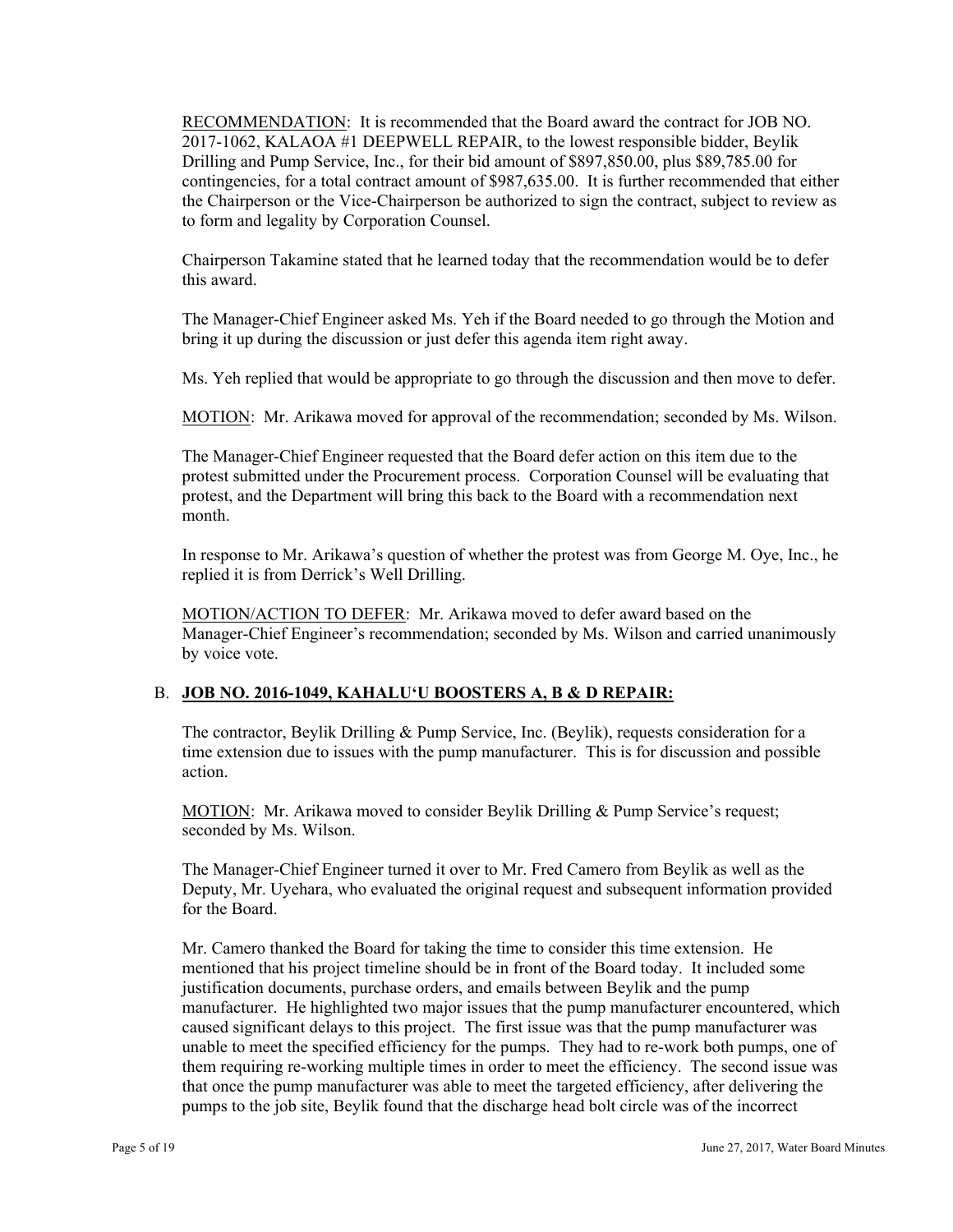dimension; therefore, the discharge head did not actually fit onto the existing base plate. After going through resolution with the Department, it was decided the best method to resolve this issue was for the manufacturer to re-work the discharge head to come up with the correct bolt circle dimension. The first issue caused Beylik a delay of 43 days. The second issue caused them a delay of 63 days, for a total of 106 days. **He respectfully requested a time extension for the 106 days**. He added that he had submitted a time extension request to the Department earlier on, which was denied, and he understood the reasoning for it; however, he is here today to submit this request to the Board directly. He offered to go through the timeline or answer any questions.

Mr. Domingo asked Mr. Camero if he gives the specification to the manufacturer when he orders these pumps and if it is up to the manufacturer to meet those specifications, in this case, the specified efficiency. He also asked what efficiency Beylik was looking for.

Mr. Camero replied they were looking at a target bowl efficiency of 77 percent and there were two pumps for this particular order. Initially, when the pump manufacturer did the pump test at the factory, they did not meet that 77 percent target.

Mr. Domingo asked if they are responsible for designing the pump and giving Beylik what it is asking for.

Mr. Camero replied that was correct. Previous to proceeding with the order, they are supposed to provide submittals, information which goes through all of the different specifications, the flow head requirements, material requirements, and the pump manufacturer submits that for approval by the Department.

Mr. Domingo asked if it is submitted to the contractor or the Department.

Mr. Camero replied that they submit it to the contractor (Beylik), and then Beylik submits it to the Department for approval. Once approved by the Department, it is sent back to the pump manufacturer to proceed with manufacturing.

Mr. Domingo asked if the pump manufacturer proceeds at that time to manufacturer the pump.

Mr. Camero replied that is correct.

Ms. Wilson noted from Mr. Camero's timeline that he has highlighted in his email of April 11 about the failed test low efficiency. She asked if that was from the manufacturer.

Mr. Camero replied that was correct. All of the highlights are emails from the manufacturer to him in response to his questioning the status of the order, and those are the manufacturer's responses.

 failed test results for the pump. She asked why the delay, or why not notify the Department Ms. Wilson commented, in looking at this timeline, Beylik has this email of April 11, but then Beylik did not contact the Department until almost a month later. There was a request on May 9 for the 43-day extension. That is a month in between from when Beylik received the right away once the test results were received.

Mr. Camero replied that he believed he did keep the Department notified on the status of the pump test as they were going through it, but he did not actually submit an extension request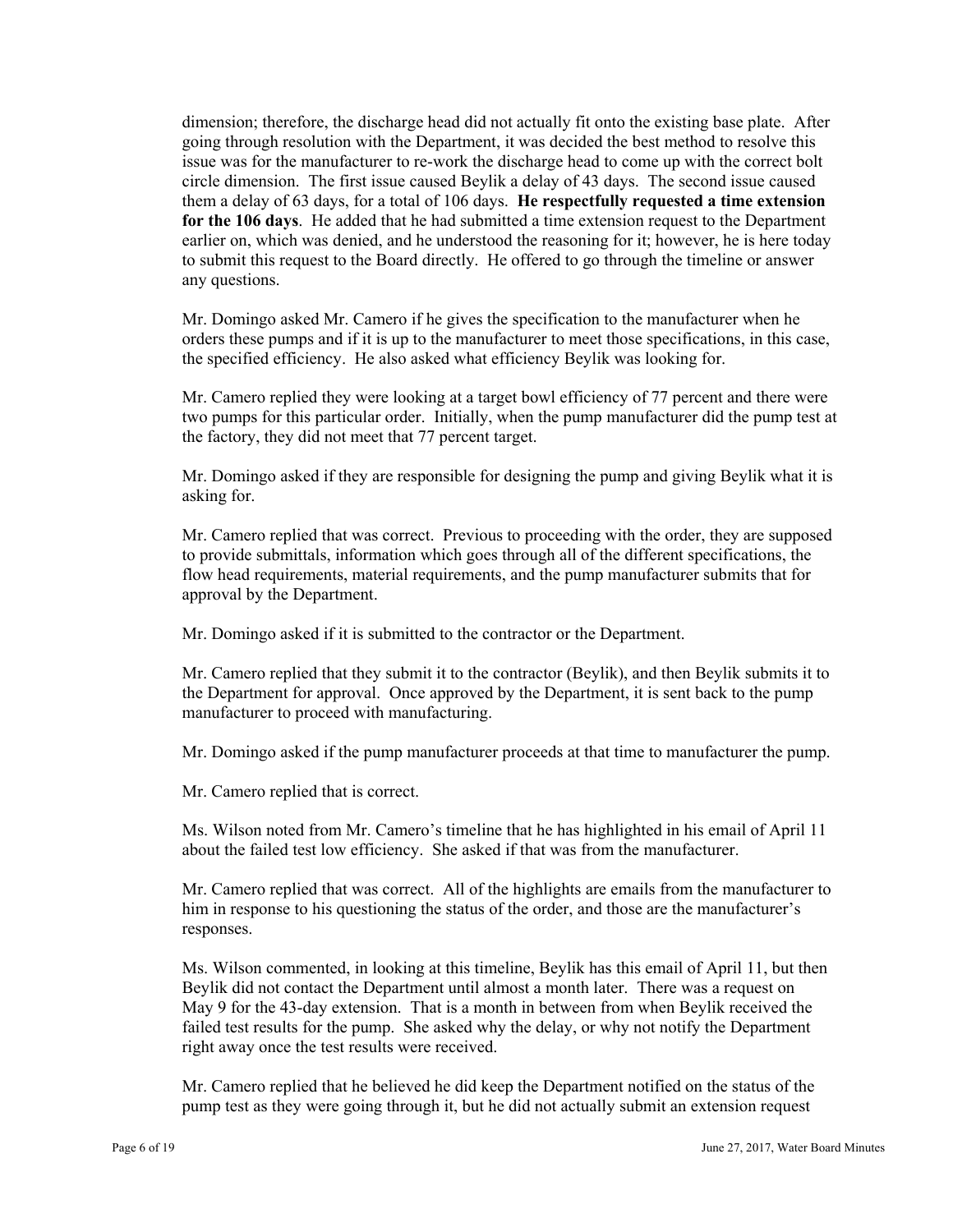until May 9. The actual completion date of this contract was June 2, and this was about three weeks before that date. In his optimistic thinking, he thought that if they had a successful test, they could ship it and he could still meet that deadline. That is the reason why he waited about a month before he realized he could not wait any longer and needed to submit the extension request.

Mr. Domingo asked what was deficient in that item that made it unable to meet the efficiency he was asking for.

Mr. Camero noted these are mechanical components with tight tolerances, and are cast products, cast impellers, cast bowls. Any imperfections in the manufacturing of this pump, any shaft straightness issues, etc., will affect pump efficiency and performance. The pumps, in this particular case, are 8-stage pumps. You have 8 pumps, one on top of one each other in a series and any variance or imperfection can affect it.

Mr. Domingo asked how long Mr. Camero had been ordering pumps from this manufacturer.

Mr. Camero replied he has personally been in this business for 11 years and has been ordering for that amount of time. This is the first time he is in front of the Water Board for this particular pump manufacturer. As shown from his emails, he was surprised at how difficult a time they had in trying to get this pump to meet the target efficiency. He believes the pump manufacturer was also surprised, otherwise, they would have not spent the time and effort to continue testing the pumps.

Mr. Domingo asked if he thought it is, in a sense, a hit and miss thing.

Mr. Camero replied that from his experience, it is more of a hit.

been delivered to the site about February of 2017. Chairperson Takamine stated that the way he sees it, the Board is in a tough position. There are four wells down on the west side of the island, water restrictions are in place, and the Department is facing increased public scrutiny, partly because the public may not totally understand the way these repair projects work. Either way, the Department is under the gun to get these wells repaired. He sees this as two parts. There was the first time extension for 43 days, which was given a negative recommendation by the Department. One thing he was concerned about is, according to Mr. Uyehara's timeline, it shows that the pump should have

Mr. Camero replied it should have been delivered the end of March.

Chairperson Takamine asked if that was when it was supposed to be shipped.

Mr. Camero replied that the expected delivery date to the job site was March 28, originally.

Mr. Uyehara added that, according to Beylik's schedule, it was supposed to be shipped out early March. The initial evaluation of Beylik's time extension request was not to recommend approval because of the reasons given. The time extension request did not fall within the Department's General Requirements and Covenants (GRC's). The GRC's allow time extensions for unsuitable whether or change in scope of work requested by the Department. Unfortunately, these types of issues that the manufacturers or suppliers may have, which the contractor may not have direct control over, are not permissible within the GRC's as they are written.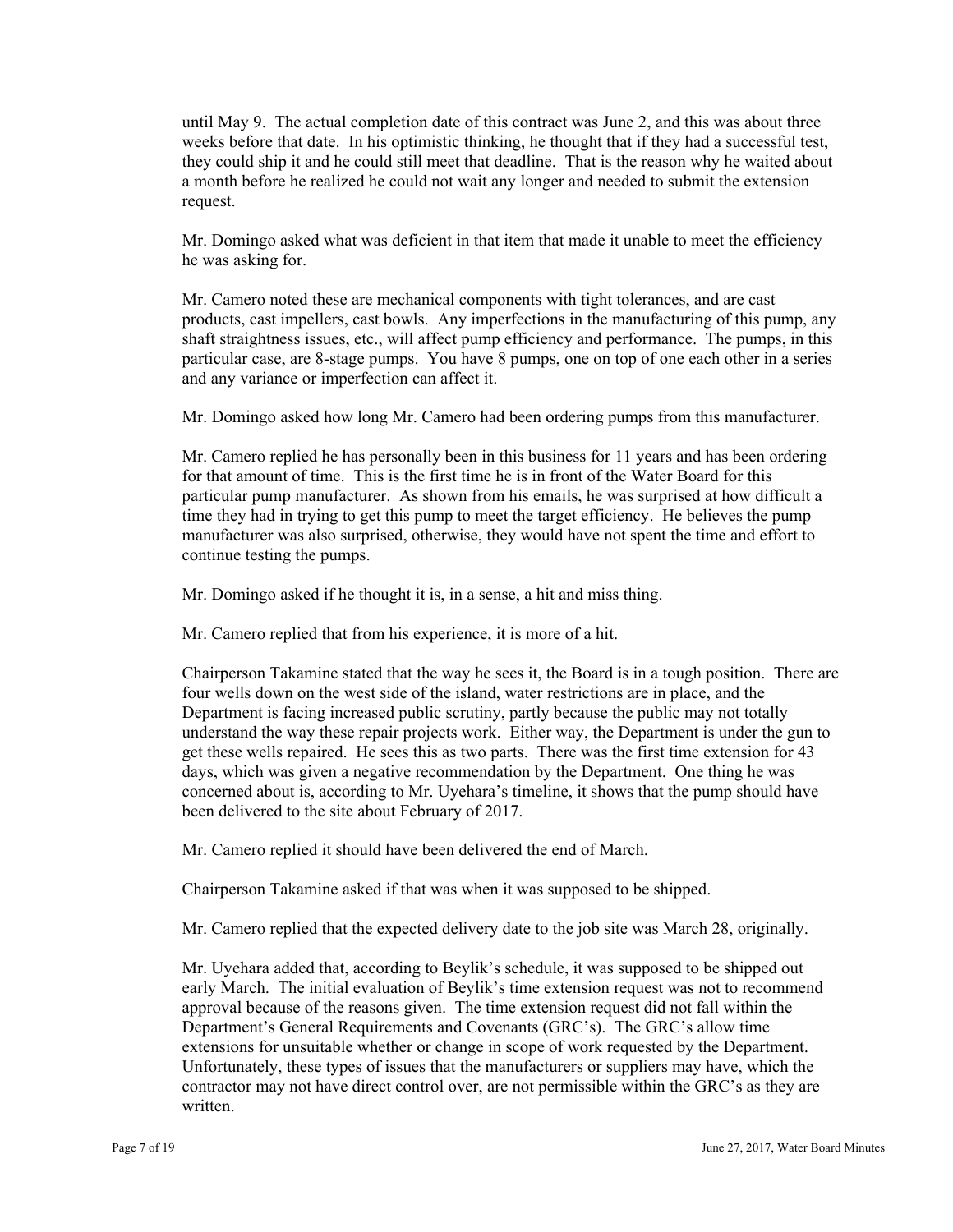Chairperson Takamine asked of it would work if the Board defer this and give the Department another month to review the second extension request, for action at next month's meeting.

The Manager-Chief Engineer replied that would be okay. He noted that the information in front of the Board today includes a letter dated June 27, which brings up another issue beyond Mr. Uyehara's initial review and denial of the 43-day extension. This latest letter has information regarding the bolt holes not lining up, which, as Mr. Camero mentioned, was one of his two major delay items. The Department can take a look at that. The unfortunate part about the GRC's is that there is no provision for things beyond the contractor's control; and therefore, the Department has taken action on new procurement bid documents to include such language. For well drillers, in particular, it is especially difficult because there are only a few pump manufacturers out there and it appears that Hawai'i, as a whole, may not have the volume to carry any priority. It sounds like they are at the mercy of the manufacturer's schedule. But at the same time, the Department still needs to ensure there was proper communication or if, in fact, the specification was hard to meet to begin with. In this case, from discussions with staff, this was not an unusual performance specification. The pump curve was from the manufacturer's catalog. That weighs into the Department's evaluation on time extension requests. The Department tries to give the benefit of the doubt, but at the same time needs to follow rules as established. The contractor is offered the opportunity to bring his concerns and challenges to the Board because this body can decide to offer some options to consider beyond what Administration can under its Rules and Regulations, etc.

Mr. Arikawa stated that he would approve the additional 63 days but not the original 43 days as requested. He would like to say yes to the additional one because of the problem with the alignment.

Mr. Boswell commented that it seems Goulds is the manufacturer so they failed to cast it within their own specifications, and they did not produce a bolt template that matched. It is a very large company, and he wondered how they could have failed at this. In their business, they cannot miss. If that was an oil drilling rig that was at \$25,000 an hour, they would be jumping all over this thing to have it to the tee. They would have a backup plan. He wondered if it could be that Hawai'i does not get the same attention. He asked if the Department has a preference between Goulds, Schlumberger, and the few that are in the market.

The Manager-Chief Engineer responded that what the Department typically does in its bid documents is put out a specific manufacturer as the basis for design, or for bidding purposes, but is always open to substitution requests. If another product meets specifications, a prospective bidder only needs to submit a substitution request for evaluation by the Department. If acceptable, an addendum would be issued.

Mr. Boswell asked if the bidding documents listed Goulds.

Mr. Ching replied yes.

Mr. Boswell asked if a high percentage of pumps in service by this Department are Goulds pumps.

The Manager-Chief Engineer noted the Department has a fair amount of Goulds pumps in service. They are a large pump manufacturer.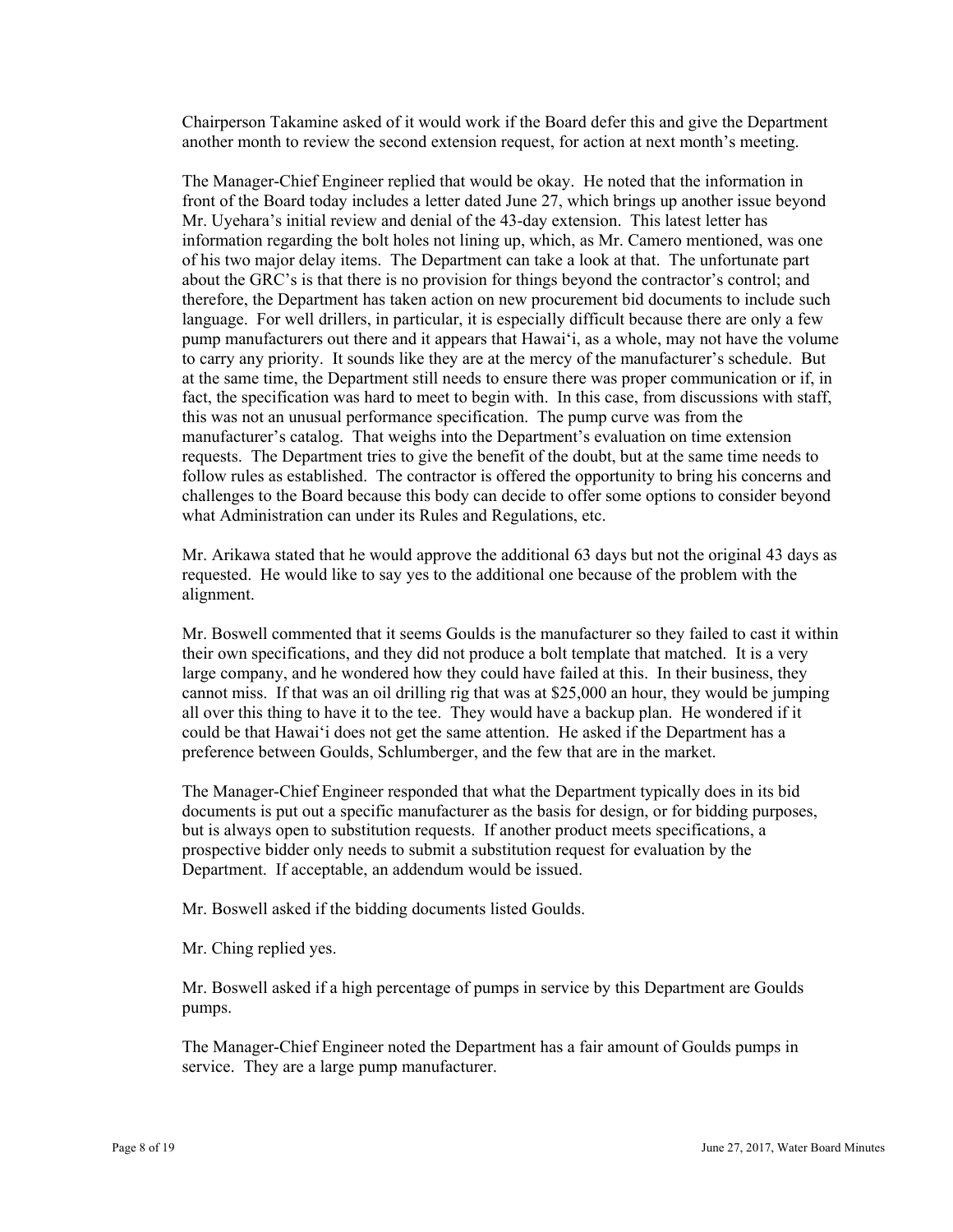Mr. Elarionoff noted on the schedule, second to the last entry, it says "pump sent to EMS." He asked what that stands for.

Mr. Camero replied it stands for Electric Motor Services out of Hilo. They refurbish and repair motors.

Mr. Elarionoff asked about another comment on the materials given to the Board where, in red writing, it says "pump manufacturer takes the responsibility by not charging for the replacement head."

Mr. Camero explained that they are not being charged for the replacement head with the correct bolt pattern. However, they are still going to charge him for two original heads once they ship them.

Mr. Boswell commented that time costs the Department money, and they are just making good on their original commitment.

Mr. Camero stated that they had talked about what could be done with the existing head to modify so that it would fit. Ultimately, they made the decision to go back to the manufacturer for warranty consideration and have them correct the mistake they made.

Mr. Domingo asked if Mr. Camero had sent working drawings on the specified diameter of discharge head bolt circle to the manufacturer.

Mr. Camero replied that the submittals were sent from the manufacturer and then Beylik approved them pending the confirmation of the dimension of the existing head. The timeline notes that the submittals were approved before the Notice to Proceed actually occurred. For whatever reason, they could not start on this project for about a month after the contract was executed. The submittals were approved pending field dimension confirmation. That was done November 15, and that information was sent back to the pump manufacturer. The pump manufacturer acknowledged receiving it and said they were going to update their drawings, which apparently, they never did.

Mr. Domingo stated that it was very disturbing to him that Beylik received this component only to find out that the discharge head bolt circle diameter did not match. Maybe a critical design review or perhaps a site visit to the manufacturer to physically identify the component might be an important part of the process.

Mr. Elarionoff noted on Beylik's schedule where it indicated that on May 16, they found the problem with the new discharge head bolt circle and was unable to use it. Then on May 18, delivery of Booster Pump A found a similar problem with the discharge head bolt circle but no indication of inability to use it.

Mr. Camero stated that they were unable to use both of them. Where the discharge head mounts onto the base plate, there are existing holes where you bolt the discharge head onto the base plate, and the bolt's circle was an incorrect dimension. It was off by half an inch.

Chairperson Takamine asked if the Department would have accepted a retrofit, if that were possible.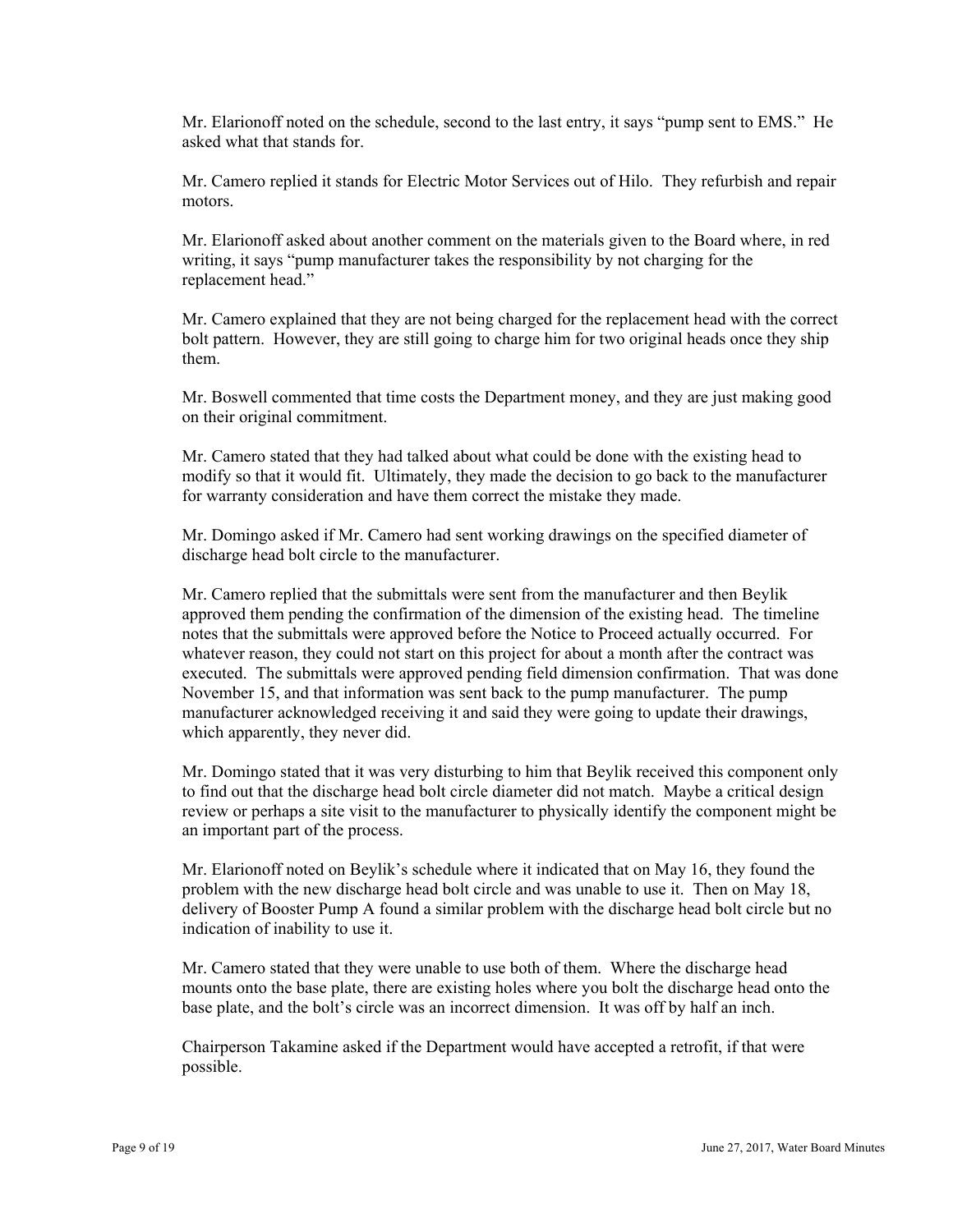The Manager-Chief Engineer stated that the difficult part is all these flanges are pressure rated. You would not want to mess with machining or basically you would have to turn a round hole into an oval, unless the base plate was smaller than the discharge head and then you are going to start getting closer to the riser portion of the discharge head. You are really kind of taking a chance with that. He thought that what Messrs. Domingo and Boswell were talking about really does sound like the manufacturer kind of dropped the ball on Mr. Camero because it sounds like they gave him the submittal and re-verified it with the bolt pattern and the diameter, center to center. They take that and manufacture the bottom flange and weld it to the riser with the suction end and the discharge end, motor mounted on top. All these were done in the submittal process, it was verified by the manufacturer back in November, and they shipped out one that did not fit. When the contractor took receipt, initially they are not going to know. It has eight holes, it looks close, but when you go to put it down and try to mount it, that is when you would discover it is half an inch off. All of the submittal process is supposed to verify those dimensions. That would be his take on this.

Mr. Boswell summarized that the issue here is the contractor does not appear to be at fault. It was the manufacturer in both cases, but the contractor is the only one who is set up to be penalized.

Mr. Elarionoff asked if the dimensions in the handouts, in red writing, could have been mixed up. One is a 14.25 and the other, 14.75. He asked if the two and the seven could have been mixed up.

Mr. Camero replied no. It was clear they intended 14.75, and it was clear that he had asked for 14.25. He acknowledged 14.25, but it did not translate into the finished product.

Mr. Arikawa stated that the discussion seems like it is based on the manufacturer messing up; therefore, he moved to defer this until next month's meeting in order for the Manager-Chief Engineer to review this information with his staff.

The Manager-Chief Engineer stated that he does not like to waste time. As Mr. Boswell had put it so simply, it became clear to him that it is as simple as the manufacturer dropping the ball; and per GRC's, the only person the Department can take recourse on is the contractor. Mr. Uyehara's evaluation was based on that. If you use the same evaluation for the second extension request, the recommendation would be the same, to deny. If the Board would consider, right now, it is the manufacturer is who was at fault in this situation, and Beylik is the one standing to be adversely affected.

Mr. Elarionoff stated he was willing to go along with the Manager-Chief Engineer's comments based on what Mr. Camero had said about the 14.25 versus the 14.75. It was the other guy's fault.

Chairperson Takamine asked if there was a second on Mr. Arikawa's Motion (no second).

ACTION: Mr. Arikawa withdrew the Motion to defer and made another Motion to approve this 106-day extension request from Beylik Drilling & Pump Service, Inc., seconded by Ms. Wilson and carried unanimously by voice vote.

The Manager-Chief Engineer provided some information in response to Chairperson Takamine's concerns about the current situation in Kona. Per the Department's request, a portion of this particular project was to repair Booster "D," which was the critical,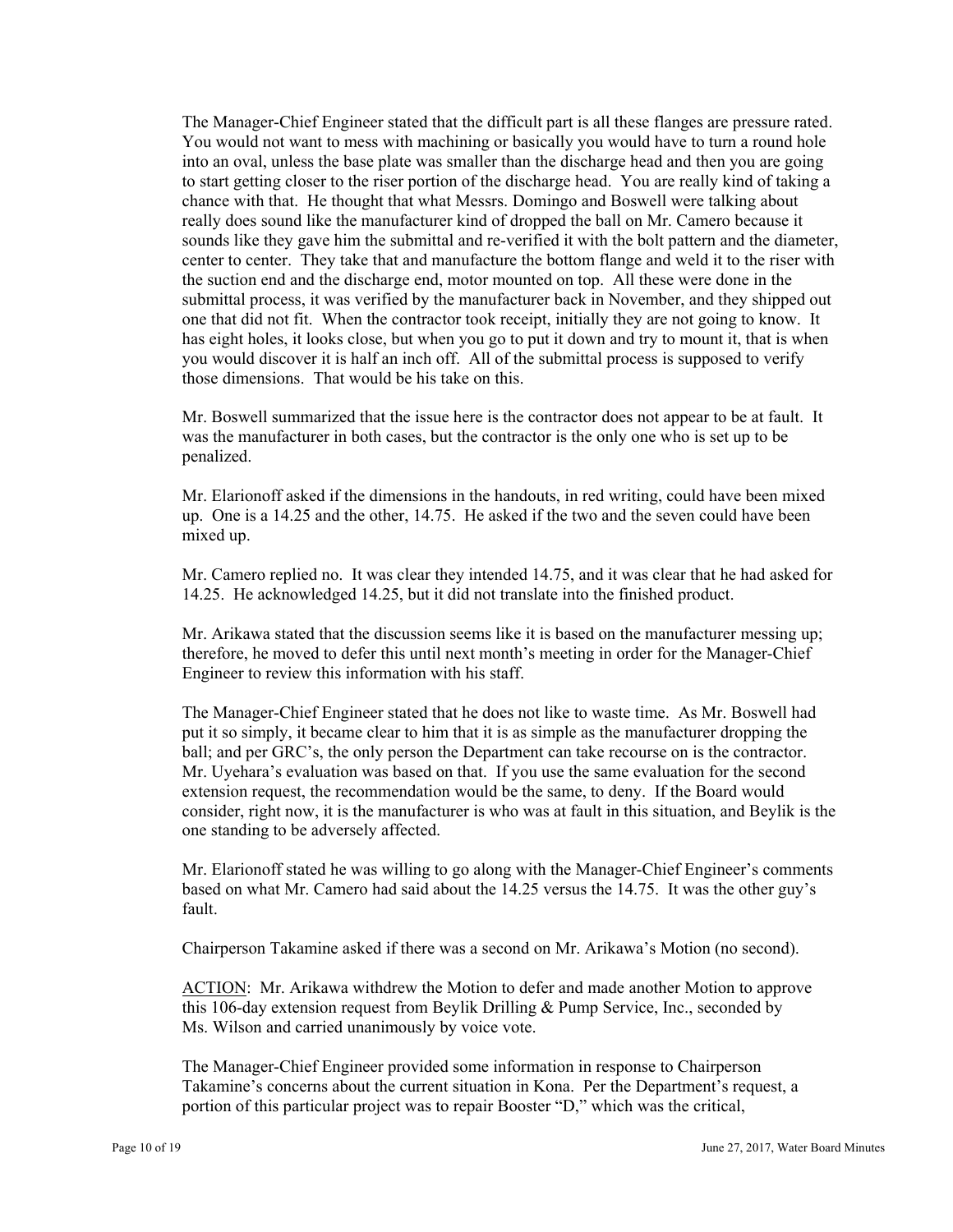high-capacity booster for the Kona situation. They have completed that portion, and it is up and running, which has really helped the situation.

Chairperson Takamine noted that in the timeline, it indicates July  $19<sup>th</sup>$  will be the expected installation of Booster Pump "B." At July's meeting, he hopes for confirmation of that. Also, in August, he hopes for confirmation that Booster Pump "A" was completed.

In response to Mr. Arikawa's question of whether they expedite the shipment, the Manager-Chief Engineer stated they are going to send it by air freight.

Mr. Camero added that the manufacturer, having taken responsibility, said they are going to absorb the air freight costs.

#### 9) MISCELLANEOUS:

#### A. DEDICATIONS:

The Department received the following documents for action by the Water Board. The water systems have been constructed in accordance with the Department's standards and are in acceptable condition for dedication.

#### **1. BILL OF SALE**

(1.0 MG Concrete Water Tank and appurtenances) Kona View Estates Subdivision Grantor: RCFC Kaloko Heights, LLC Tax Map Key: (3) 7-4-026: 031 (Tank Site); 7-4-026: 033 portion (Access and Utility Easement "B-9" Part 2);

7-4-026: 040 portion (Access and Utility Easement "B-9" Part 1); 7-4-026: 033 portion (Access and Utility Easement "A-1" Part 2); 7-4-026: 004 portion (Access and Utility Easement "B-10")

Final Inspection Date: 4/28/2017 Water System Cost: \$4,400,000.00

# **2. GRANT OF NON-EXCLUSIVE EASEMENT**

(Portion of Piihonua-Kukuau Water Transmission Line Project) Grantor: State of Hawai'i, Board of Land and Natural Resources Tax Map Key: (3) 2-5-006: portion 142

The Manager-Chief Engineer recommended that the Water Board accept these documents subject to the approval of the Corporation Counsel and that either the Chairperson or the Vice-Chairperson be authorized to sign the documents.

ACTION: Mr. Arikawa moved for approval of the recommendation; seconded by Ms. Wilson and carried unanimously by voice vote.

### B. **WATER USE AND DEVELOPMENT PLAN UPDATE - KEAUHOU AQUIFER SYSTEM AREA:**

The Water Use and Development Plan Update for the Keauhou Aquifer System has been granted authorization by the Commission on Water Resource Management and the Water Board subsequently held public hearings at its April 25, 2017, meeting in Hilo and its May 23, 2017, meeting in Kona. Per the County Code, Chapter 29-3, after holding the public hearings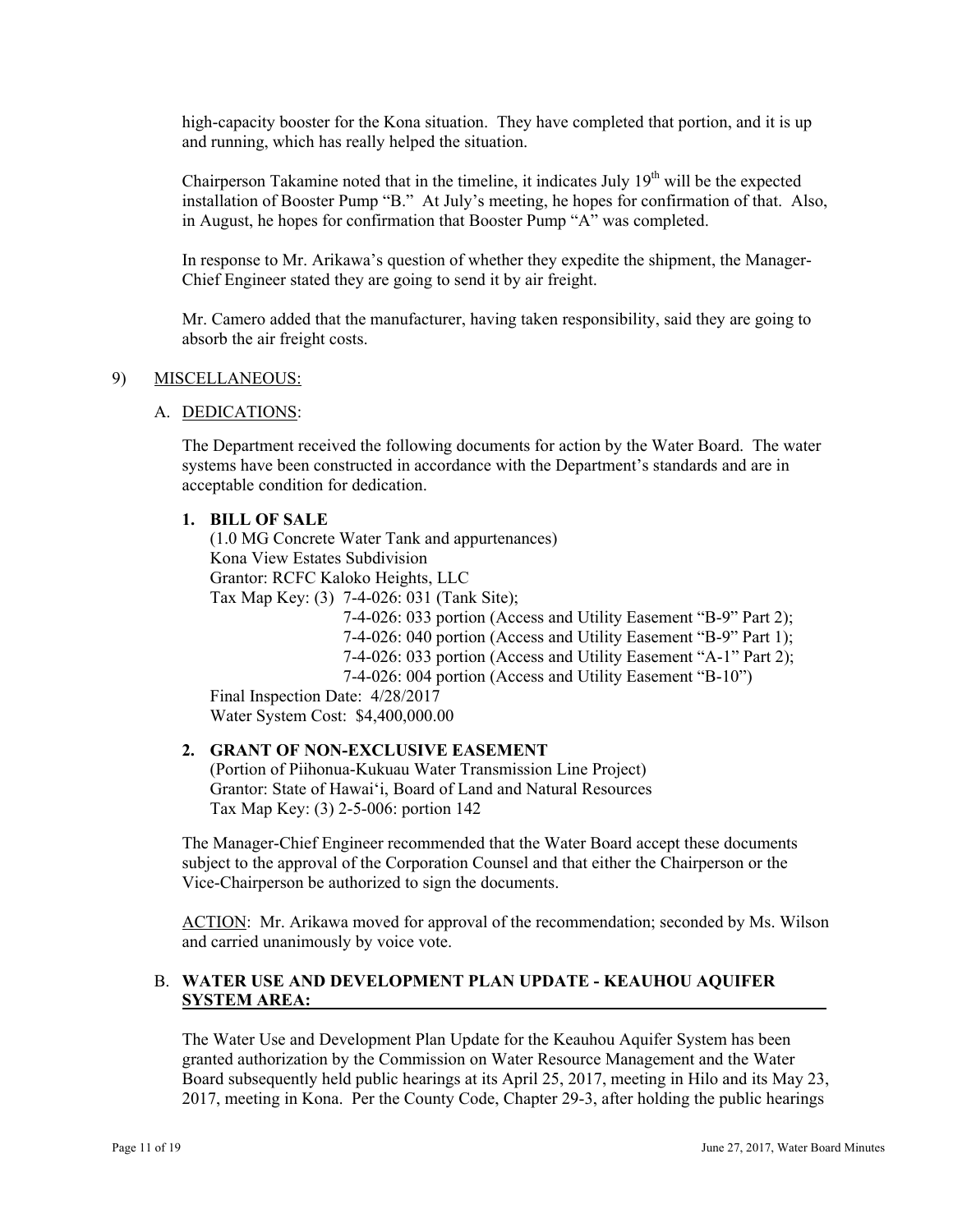(one each in East and West Hawai'i), the Water Board shall transmit the proposed amendments to the County Council for approval. Upon approval by the Council, the plan update will be submitted to the Commission on Water Resource Management for adoption and incorporated in the Hawai'i Water Plan.

Based on the public hearings at the Water Board Meetings, comments have been addressed and the Water Use and Development Plan Update for the Keauhou Aquifer System is ready for submission to the County Council.

The Manager-Chief Engineer recommended that the Water Board authorize the Department to submit the Water Use and Development Plan Update for the Keauhou Aquifer System to the County Council for their action.

ACTION: Ms. Wilson moved for approval of the recommendation; seconded by Mr. Arikawa and carried unanimously by voice vote.

# C. **MATERIAL BID NO. 2017-01, FURNISHING AND DELIVERING PIPES, FITTINGS, WATER METERS, FIRE HYDRANTS, BRASS GOODS, VALVES, ELECTRICAL SUPPLIES, ELECTRICAL EQUIPMENT, SCADA, WATER QUALITY EQUIPMENT, CHLORINATORS, MOTORS AND MISCELLANEOUS ITEMS FOR THE DEPARTMENT OF WATER SUPPLY STOCK:**

At the Water Board meeting on May 23, 2017, the Water Board deferred the award for Parts 14 and 15 for the subject bid (Part 14 – Badger Recordall Series Meter Parts for the amount of \$4,264.60 and Part  $15 - 1$ "-2" Water Meters for the amount of \$22,010.75) to Badger Meter, Inc. dba National Meter & Automation. Since that time, the reason for the deferral has not changed.

The Manager-Chief Engineer recommended that the Board **defer** the award for Parts 14 and 15 for MATERIAL BID NO. 2017-01, FURNISHING AND DELIVERING PIPES, FITTING, WATER METERS, FIRE HYDRANTS, BRASS GOODS, VALVES, ELECTRICAL SUPPLIES, ELECTRICAL EQUIPMENT, SCADA, WATER QUALITY EQUIPMENT, CHLORINATORS, MOTORS AND MISCELLANEOUS ITEMS FOR THE DEPARTMENT OF WATER SUPPLY STOCK, until its next meeting.

MOTION: Ms. Wilson moved to defer; seconded by Mr. Arikawa.

In response to Mr. Elarionoff's question of what SCADA means, the Manager-Chief Engineer replied it stands for Supervisory Control and Data Acquisition, which enables the Department to remotely monitor devices and turn on or off pumps and motors.

Mr. Arikawa asked why the recommendation is to defer.

The Manager-Chief Engineer replied that it is a compliance issue where the lowest responsible bidder is still needing to become compliant with the Hawaiʻi Compliance Express who looks at Department of Taxation, IRS, and DCCA compliances. Ms. Yeh has been in contact with them to follow up on their status.

Ms. Yeh stated that they had recently registered with Hawai'i Compliance Express and are still going through their paperwork to become compliant.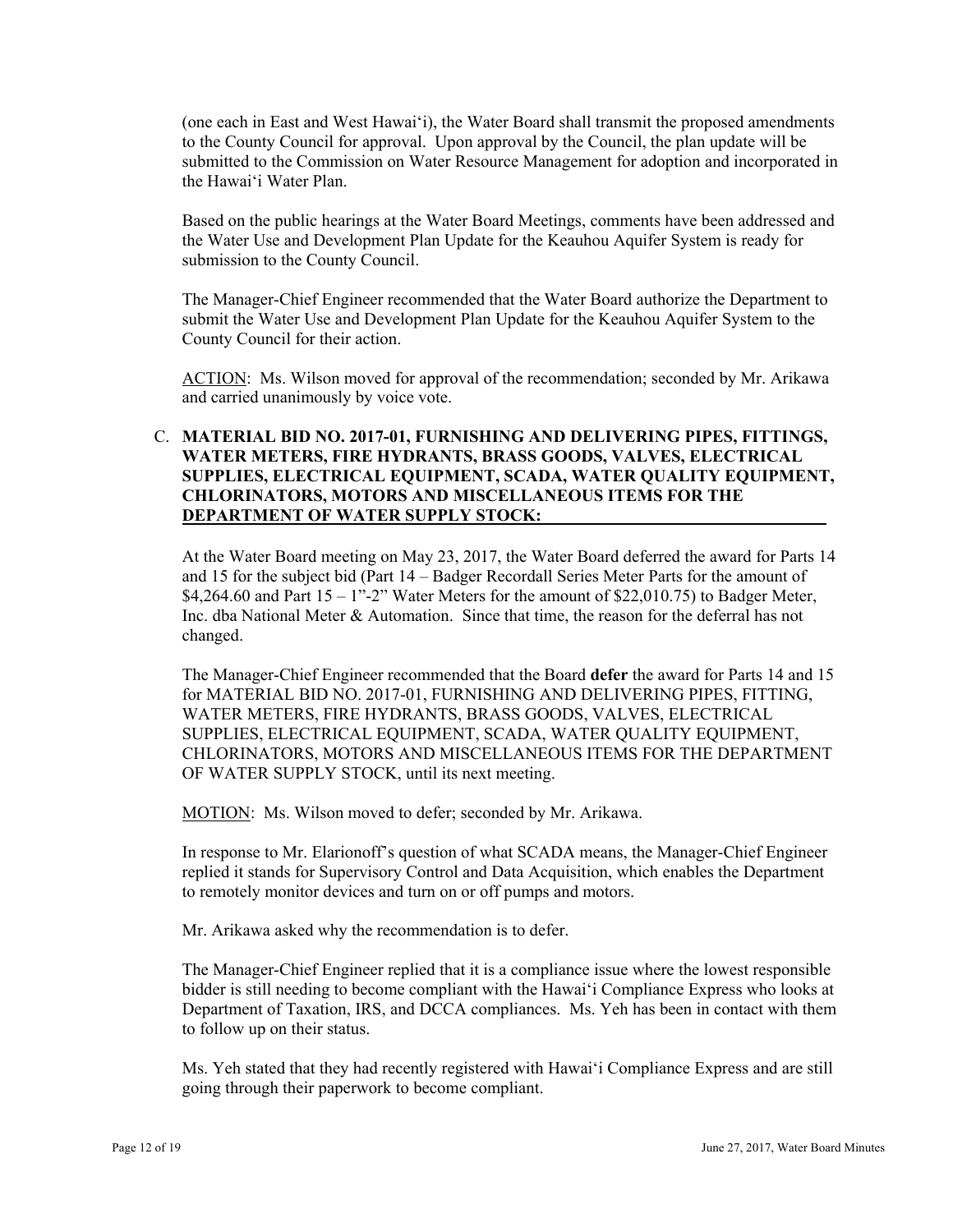Mr. Arikawa asked what happens if they are not compliant by the July meeting.

The Manager-Chief Engineer replied there is a second bidder for the 1- to 2-inch meters and for the other components, the Department would go out for quotations, as needed, and can still move on if this company does not become compliant.

ACTION: Motion to defer was carried unanimously by voice vote.

# D. **MATERIAL BID NO. 2017-02, FURNISH BASE COURSE, SAND, COLD MIX, HOT MIX, AND NO. 3F ROCK TO THE DEPARTMENT OF WATER SUPPLY:**

At the last Water Board meeting on May 23, 2017, the Water Board voted to defer awarding Parts 2A, 2B and 2C for District II of the bid. Upon further evaluation, it was determined that the lowest responsive, responsible bidder is WHC LTD dba West Hawaii Concrete with the bid amounts below:

| Part $A - \frac{3}{4}$ -Inch Base Course (Cost per ton)  | \$14.97 |
|----------------------------------------------------------|---------|
| Part $B - 1\frac{1}{2}$ -Inch Base Course (Cost per ton) | \$13.57 |
| Part $C - No$ . 3F Rock (Cost per ton)                   | \$23.62 |

The Manager-Chief Engineer recommended that the Board award the contract for MATERIAL BID NO. 2017-02, FURNISH BASE COURSE, SAND, COLD MIX, HOT MIX, AND NO. 3F ROCK TO THE DEPARTMENT OF WATER SUPPLY, to WHC LTD dba West Hawaii Concrete for Parts 2A, 2B and 2C for District II for the amounts shown above and that either the Chairperson or the Vice-Chairperson be authorized to sign the contract, subject to review as to form and legality of the contract by Corporation Counsel.

MOTION: Ms. Wilson moved to award the contract to WHC LTD dba West Hawaii Concrete; seconded by Mr. Arikawa.

Mr. Boswell commented that the intuition was correct to defer last month. The law is pretty clear and it was a good call.

ACTION: Motion was carried unanimously by voice vote.

# E. **MONTHLY PROGRESS REPORT**:

Ms. Wilson asked if the Olaa No. 2 Water System Improvements' estimated advertisement for first quarter 2018 is on track.

Mr. Inaba replied that the waterline portion is ready; arrangements to meet with Shipman are underway. In response to Ms. Wilson's question of whether that was his land, he replied it was and the scope of work was revised to eliminate a reservoir site which the Department was in the process of obtaining. The Manager-Chief Engineer added that the waterline portion is within the right-of-way. The Department will be able to meet the schedule.

Mr. Arikawa asked about the Queen Ka'ahumanu Highway project. The Report notes that the MOU (Memorandum of Understanding) is being routed for additional funds. He asked who would be providing the additional funds.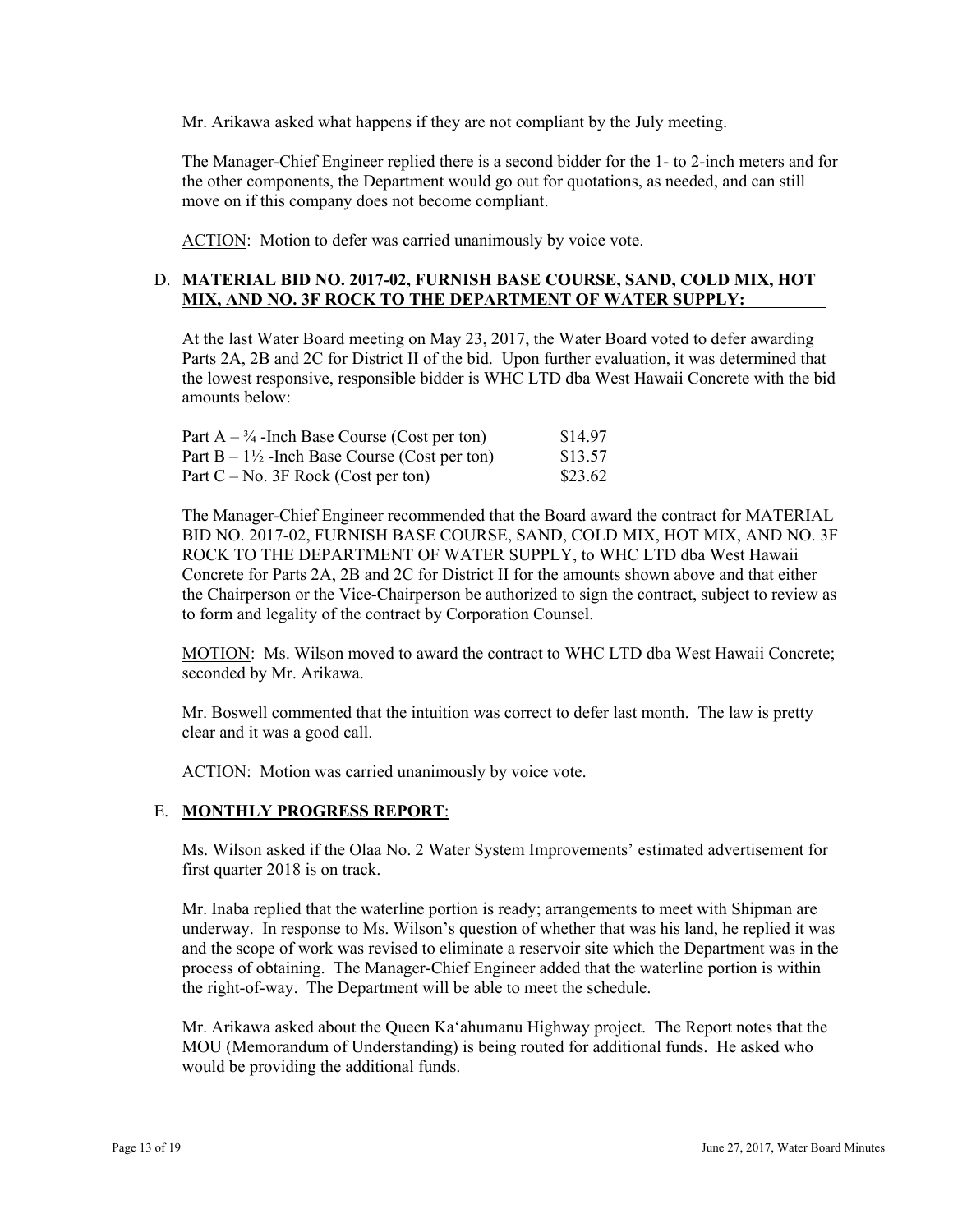Mr. Inaba replied that the additional funds were authorized with the State a year ago, coming from this Department. These are cost increases due to the delay in the project.

Mr. Domingo asked about Job No. 1016-1049.

The Manager-Chief Engineer explained that this listing is for projects that are planned for in the CIP (Capital Improvement Projects). The report does not include well repairs, which are classified under repair and maintenance.

Chairperson Takamine asked about the Waimea Water Treatment Plant Compliance Upgrades and how the repair of Waimea and Parker Ranch wells impact the completion schedule.

The Deputy replied that the general contractor's overall construction of the building and pumps is going very well; however, there are scope items in the original contract that required the surface water treatment plant to be shut down and taken offline so they could do that work. When the project was bid out, the initial plan was to have the two wells running in order for the surface water plant to be offline so the work could be done. Unfortunately, having the two wells under repair meant the Department had to have the contractor hold off on that work. It is going to have an effect on their schedule.

Mr. Arikawa mentioned the Lālāmilo Windfarm award.

The Manager-Chief Engineer noted that credit is due with the Mayor's Office. A few months ago, Ms. Janet Snyder asked if it would be okay with the Department if they submit the project to the United States Conference of Mayors. The County received honorable mention for the large city category. There will be a write-up in the newspaper.

Ms. Wilson asked about the Laupāhoehoe and Āhualoa projects and whether the contractors want to get paid in full or not.

follow up with them again. Mr. Inaba noted that they are essentially complete but some paperwork is still due before final payment can be made. They have been asked to submit their final payment request. He will

# F. **REVIEW OF MONTHLY FINANCIAL STATEMENTS:**

Mr. Arikawa asked about Accounts Payable decreasing by 22% from prior year due to HELCO.

Mr. Sumada noted the HELCO bills have declined in the past two years because of the lower fuel costs.

Ms. Wilson asked if the construction in progress was only CIP projects. She noticed there is a 44% increase from prior year, and the Waimea Water Treatment Plant Compliance Upgrades is almost all of it.

Mr. Sumada replied that is correct. The Waimea Water Treatment Plant Compliance Upgrades is one of the larger ones on the books and just from last year to this year, it has accelerated progress wise and cost wise. It is just a function of the work being done and payments being made to the contractor.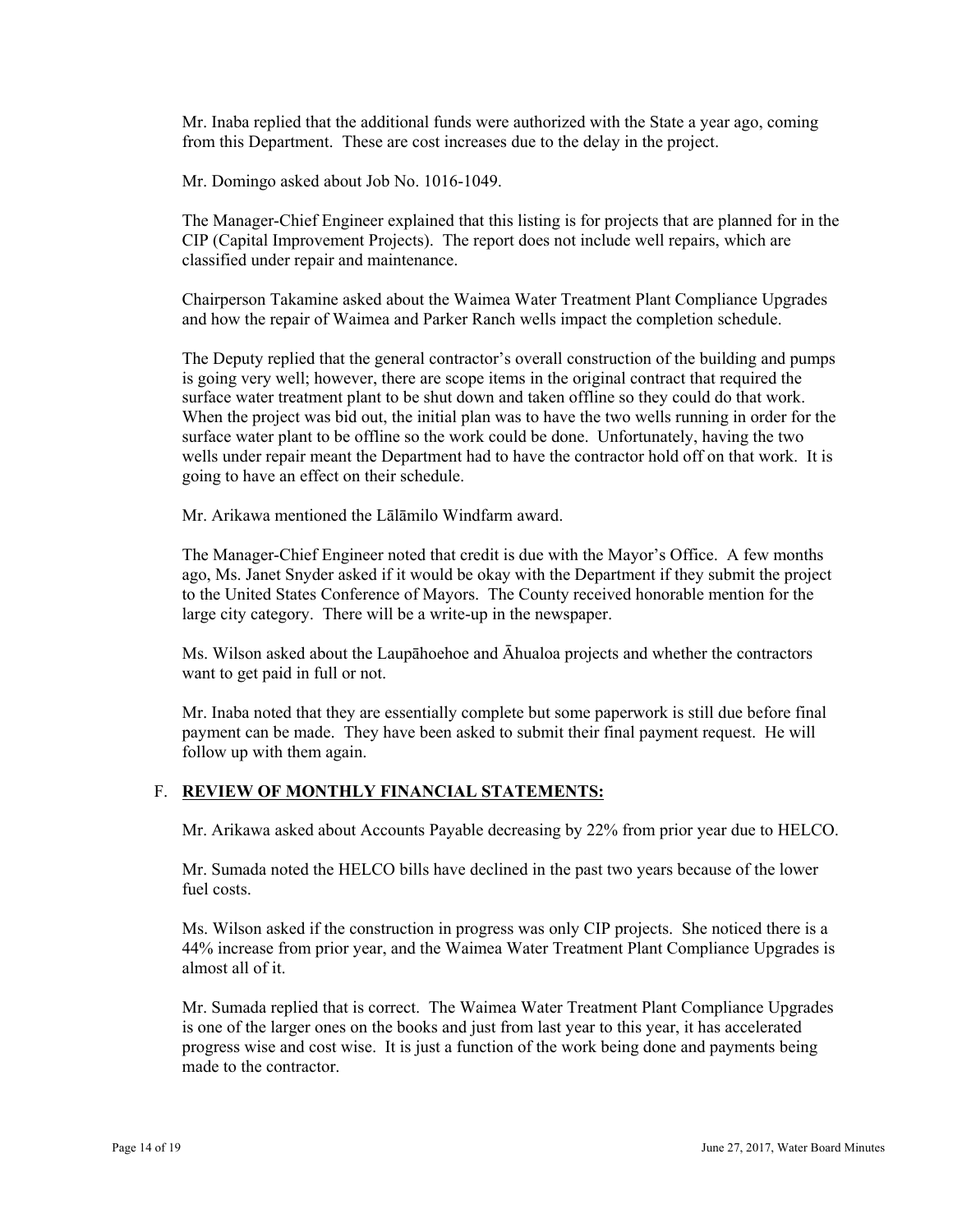# G. **POWER COST CHARGE:**

Departmental power costs have increased as a result of Hawai'i Electric Light Company, Inc. (HELCO), billings. The Department proposes to increase the Power Cost Charge from \$1.69 to \$1.73 per thousand gallons to reflect this increase. In order to accept public testimony on this change, a Public Hearing should be scheduled before the new Power Cost Charge is increased.

The Manager-Chief Engineer recommended that the Board approve holding a Public Hearing on July 25, 2017, at 9:45 a.m., to receive testimony on increasing the Power Cost Charge from \$1.69 to **\$1.73**, effective August 1, 2017.

ACTION: Mr. Arikawa moved for approval of the recommendation; seconded by Ms. Wilson and carried unanimously by voice vote.

# H. **MANAGER-CHIEF ENGINEER'S REPORT:**

The Manager-Chief Engineer reported on the following:

- 1. Site Visit if the Board is interested, a field trip can be scheduled and placed on the Agenda for next month for the Board to view an ongoing project, the Pi'ihonua-Kukuau Reservoir and Pipeline Replacement. The intent is to show the Board a project that is under construction, and this is a major one for Hilo. Lunch will be provided. The Board was interested.
- release was issued with a higher sense of urgency. 2. North Kona Water Restriction – the Manager-Chief Engineer apologized to the Board for the bad press on this issue recently. Basically, the buck stops with him, and he assured the Board that the Department will do better in the future. There are a lot of good explanations that could be offered as to why the Department is in this situation with four wells down, and they are all plausible and justifiable, but the bottom line is the Department is in this situation. It has been asking, or pleading, for the residents to help out by reducing their use by 25%. Recent review of pumpage and consumption numbers indicated that there really has not been a drop in usage and, therefore, another press

 release was issued with a higher sense of urgency. The Department will be attending a West Hawai'i Community Forum on July 20 from 6:00 p.m. to 8 p.m. at the West Hawai'i Civic Center. All Board Members are free to attend.

The Department will be better at educating the public; but at certain point, no matter what information or facts are out there, some have kind of made up their minds that the Department messed up, and we have to own that. The Deputy has been tasked with being the lead and has been involved in lot of the behind the scenes effort. He thanked Mr. Uyehara and Ms. Matsumoto, the Department's Information and Education Specialist, who has been the Department's voice out there. He also gave credit to the Engineers involved with the well repairs, who have really stepped up. There is a lot going on that people do not realize. The Department is not sitting around and hoping everything will end up okay. Everyone is aware of what needs to be done and implemented moving forward.

Mr. Boswell suggested a press release with enough time prior to the meeting to feed the community some information. It is easy to tell that there are few people complaining. It may be 10 people out of a whole community. It would be interesting to see how many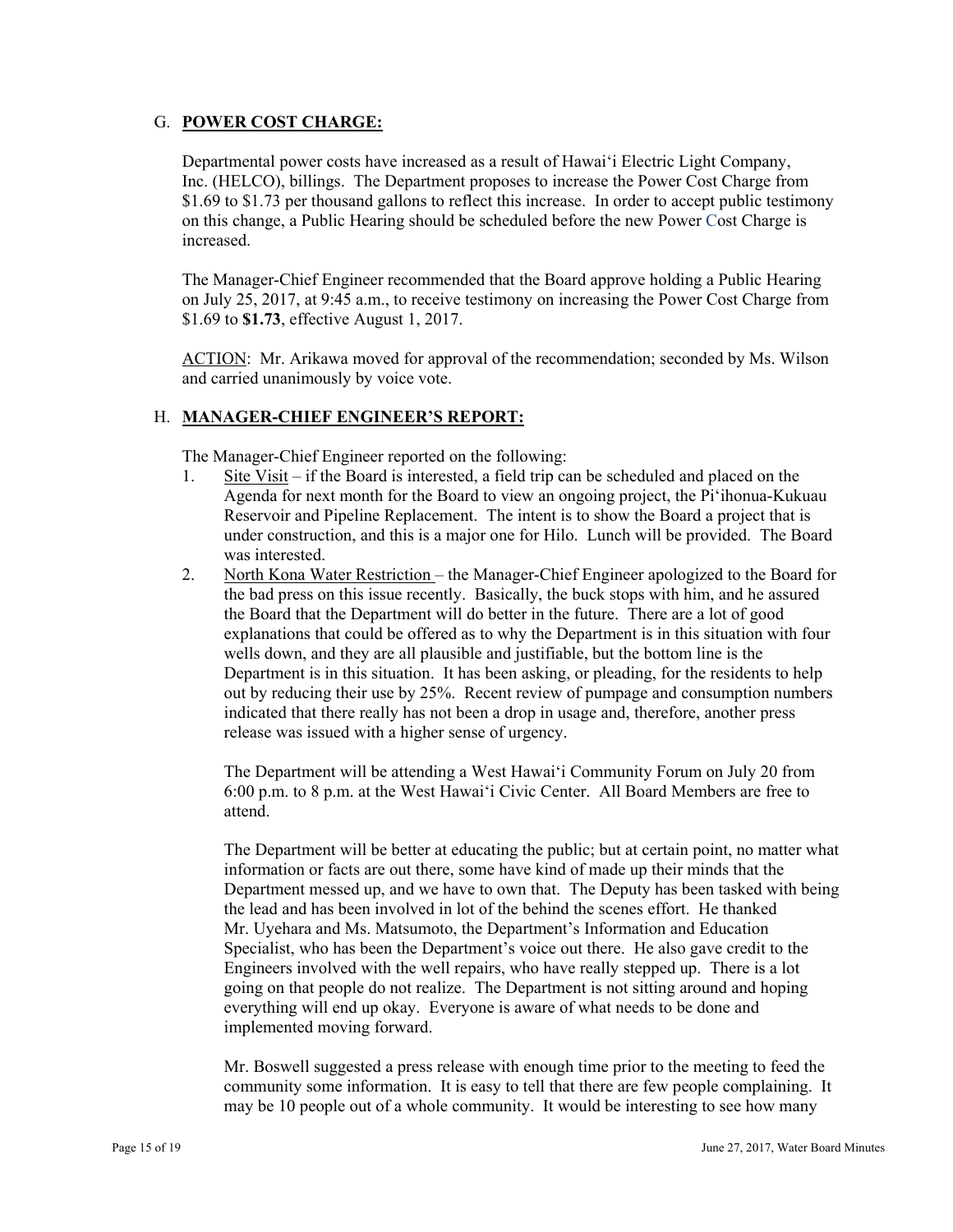people really take issue, but he does not see a general compliance anywhere or anyone putting in an effort to conserve. He has turned off his own irrigation system, and his yard is still alive. That is the best he could do with only two people in the house. To reduce more would be difficult, but everybody seems to be complacent about it.

The Manager-Chief Engineer stated that there is no system to penalize people for noncompliance. The key is to try to educate the public on how to conserve. There are mechanisms in the Rules and Regulations to shut off water for wasteful use or service detrimental to others, but there are Chapter 91 proceedings involved.

Mr. Domingo commented that it is kind of ironic to be asking customers in that area to conserve 25% of their usage. When they get rain, they say "what water restriction"? He thanked the Department for owning that problem because we are failing our community in this respect and he hears all the chatter out there. Water Supply should implement some ways where it could mitigate disruptions or these failures like implementing redundancy to its system. He thinks the Department's consideration of two smaller capacity pumps rather than one large one is an option to consider. Another option may be thinking about standardizing the sizes of the pumps. There are three wells out there that are 1,700 feet deep, two are 20-inch [diameter] and the other is 8 inches so maybe implement a two-pump system so the problem can be minimized.

The Manager-Chief Engineer acknowledged that is a common question - why not standardize the pumps. In Kona, the Department could probably standardize basal sources easier because the sea level does not change, but on the high-level wells, the standing water is at different levels at different elevations. Even though the Department tries to keep its tanks at a similar elevation for hydraulic purposes, the water level might be 300 feet high in one spot and 100 feet in another spot, and they are pumping at different heights and at different gpm's. Some are on medium voltage, some on 480-V. As Mr. Takamoto, Mechanical Engineer, confirmed, Hualālai, Haleki'i, and QLT are all 600. Motors are interchangeable but the pumps are not. They are pumping at different heads. Moving forward, efforts will be made to improve with analyzing equipment to hopefully predict potential failures.

The Deputy reported on the water restriction, which began in January. There were a lot of media releases conducted at that point and variable message signs were used along the road. Since then, the Department's contingency plans have ramped up. The planning effort now involves all divisions in the Department, Finance, Engineering, and Operations, in preparing for the worse. A bid for additional spare pumps and motors will be awarded in July. The Department is actively working with the contractors and the manufacturers to ensure they understand how critical the situation is. A couple of the manufactures have given their commitment to expedite production of equipment. He also had a chance to talk with the National Pump representatives at the national conference in Philadelphia who are building the Palani pump. They understand our situation and are doing what they can on their side to expedite.

On the public relations and outreach side, in the last couple of weeks, there has been a press release and various news articles, and interviews with the media, TV stations, and newspapers. The Department's website has been used to post information and fact sheets on each well repair project. They are updated every couple of weeks. Frequently Asked Questions (FAQ) sheets were added to the website in the past week. In addition to that, the Department is in the process of printing letters for each account (about 11,000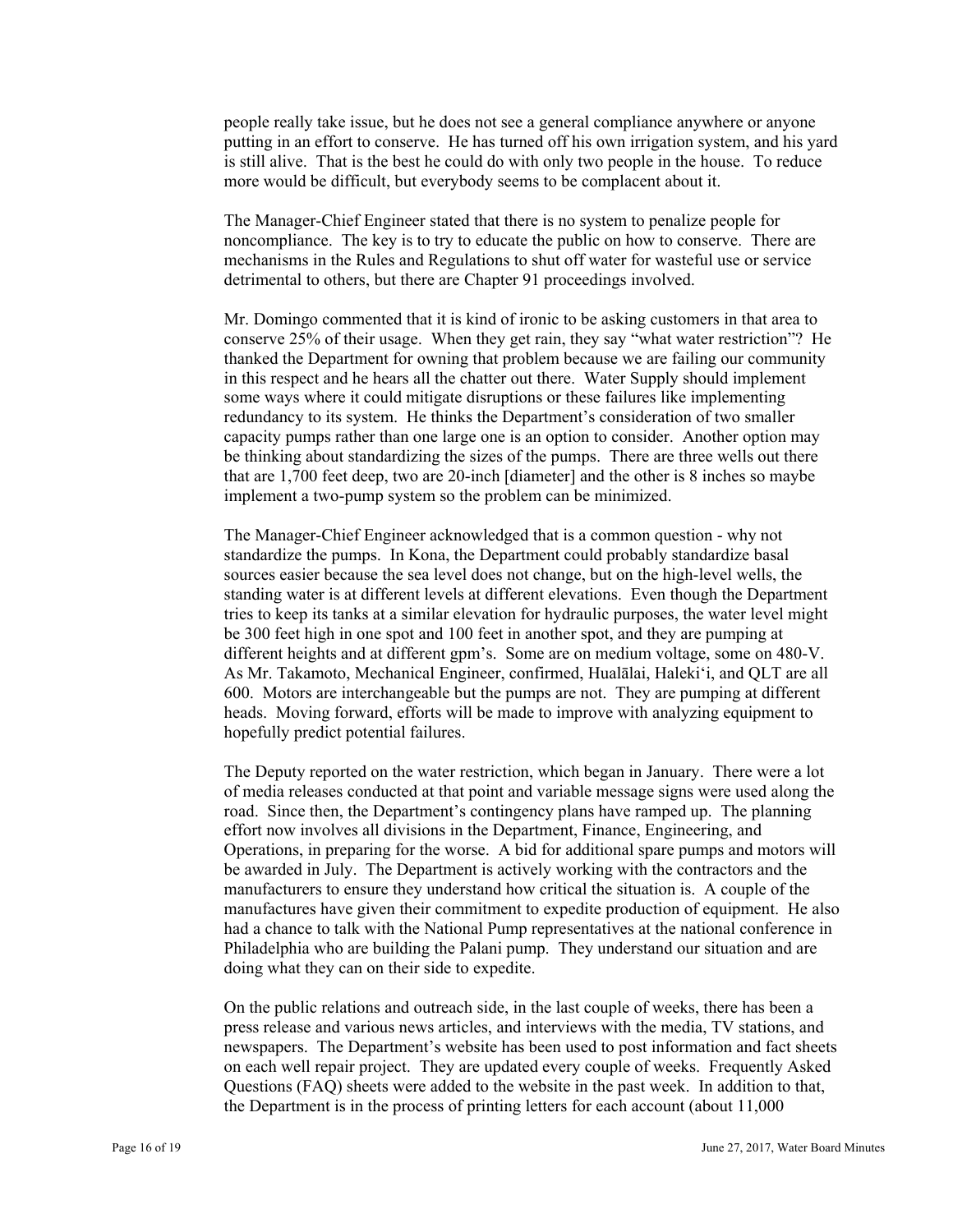accounts) to remind them of the water restriction and asking for their kokua in reducing water use. Ms. Matsumoto stated the letters will be mailed out this coming Thursday.

Chairperson Takamine stated that the Department is also trying to identify heavy users; not necessarily golf courses. There is one agricultural user that may account for about eight percent of usage on the island. He appreciates the Department having conversations with this owner in an effort to see how they can be more efficient within their own system. He also commented on the opportunity he had while attending the national conference in Philadelphia to speak with some of the different pump manufacturers, along with Mr. Uyehara. He also sat in on a session about pump optimization software and learned about putting pumps on regularly scheduled replacement. If you look at the data from before and after a pump repair and see a significant cost savings in electricity, maybe it can be put on a schedule. That may be something that pays for itself, especially for the critical wells.

In response to Mr. Domingo's question of whether the Department considered adding another well, the Manager-Chief Engineer stated that two additional wells for Kona are in the Department's 5-year CIP budget. One of them is referred to as the Wai'aha 2 (A) and (B). The Department is thinking about putting in two smaller wells instead of one large well.

Mr. Scicchitano asked if there is an existing maintenance plan or would it be published somewhere.

The Manager-Chief Engineer replied not a published one. He mentioned that he has asked the Operations personnel to keep a folder for each well, something like a doctor's patient file. Every patient has their own unique characteristics, and the same goes with wells. The folder could contain the pump efficiency, when it was last repaired, etc. There is one well out to bid for repair, ahead of schedule--the Kalaoa Well. It is not broken yet; but based on how old it is and how many hours it has been running, it was time to repair it. If there was a file on each well, the Department would have a better handle on preventive methods.

Mr. Domingo mentioned that the Palani Deep Well, built in 2014, seems to be too soon to be breaking down.

The Manager-Chief Engineer agreed. The Department was caught off guard on that one. It was expected to have a longer life.

Ms. Wilson thanked the Department for the work being done. This is probably a tough time to be asking the communities once again to help, but are there also ways to work with the communities on providing other services to help them mitigate and reach the 25% goal. She remembered being at the Honolulu Board of Water Supply where they did free leak detection services, especially for those families directly impacted. It might nice to go out and help them take care of that type of thing. The other thing would be low flow items such as shower heads and toilets. She wondered if there might be another way to offer incentives so more people may take it upon themselves to install low-flow items. Since Kona is dry, one other consideration is getting residents to think more about using drought tolerant plants, or xeriscape plants. There are more ways the community can be empowered to take water reduction upon themselves.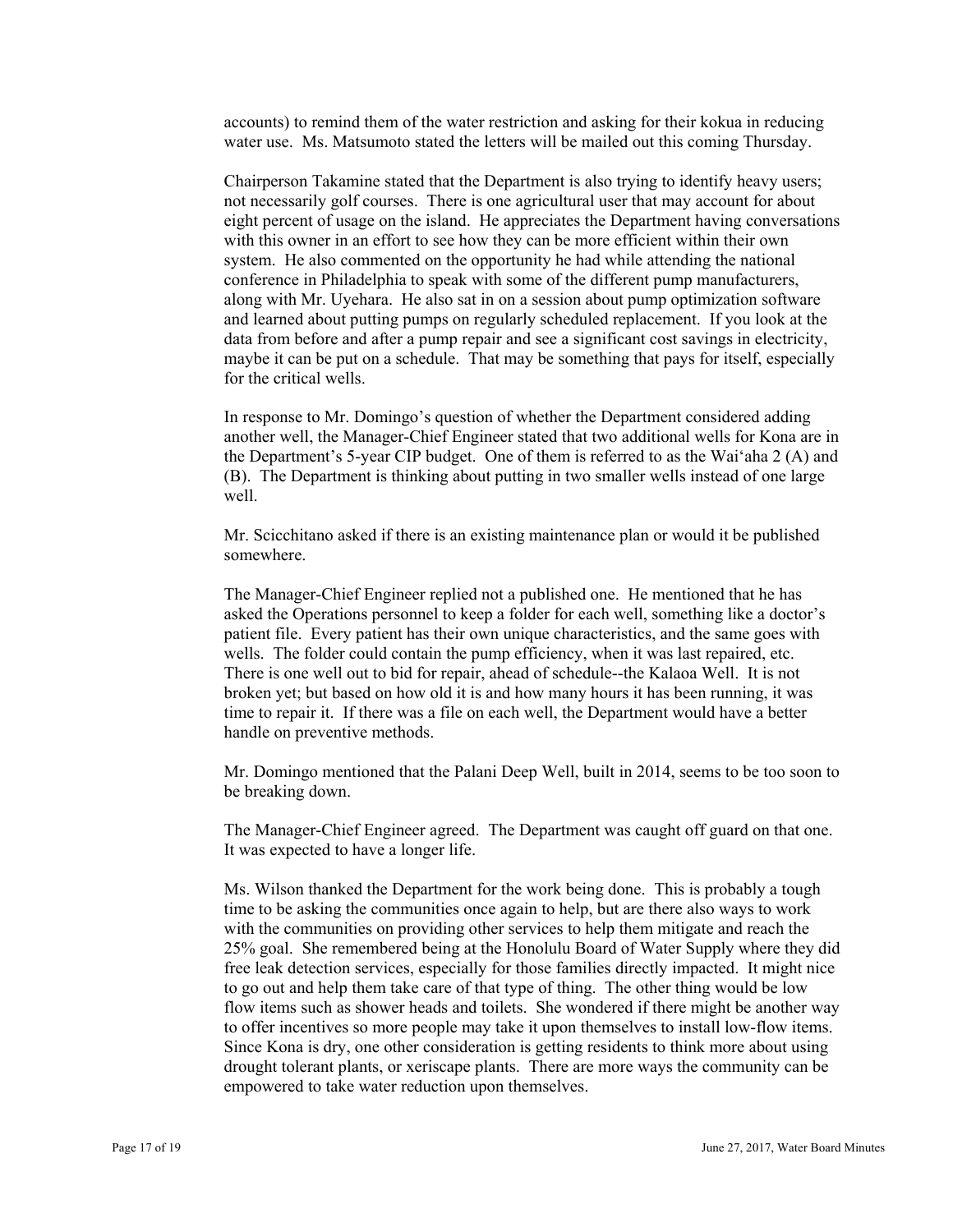The Manager-Chief Engineer agreed that was a good point. In the Department's medium-term plans for the Education and Information Specialist is a conservation plan, not only for Kona, but island wide. The Department can definitely roll out some incentives there.

Mr. Arikawa mentioned that he attended classes at the conference in Philadelphia and one was about what they are doing in Asia. In Korea, they took several small towns as their models and replaced their pipelines. In this 5-year project, they had figures from before and after. By replacing with a more expensive material, in the long term, it will not break down as often. They found their water loss was reduced by 10.9 million gallons a year. The other thing he learned about was the Water Sense products. Toilets now use 1.28 gallons per flush as opposed to 1.6 gallons. Showerheads use 1.75 gallons per minute instead of two.

The Manager-Chief Engineer explained the Department's challenge and frustration with this current situation is because it is the Department's responsibility due to mechanical issues. It is not Mother Nature causing the problem. People are upset and irritated with this Department keeping the water restriction in place; but at the same time, there has been no discontinued service to anyone. Yes, the Department owns the problem, but is just asking for some help from the people it serves. As mentioned last month, Ms. Matsumoto has gone door to door to some places and it looked like that might have worked. If only she could multiply herself by about 11,000. He added that the Mayor has been brought up to speed on the situation, and the most recent Frequently Asked Questions posted online includes some of his input. The Mayor has also offered assistance from Civil Defense and other departments to help the Department in its monitoring.

Mr. Elarionoff suggested changing some of the terminology--for example, "asking for their cooperation" instead of "help" and asking them to "work with us."

The Manager-Chief Engineer agreed that words do make a difference.

Ms. Wilson suggested words like "malama," to care for it, and "kokua," which means help. She noticed Derrick's Well Drilling is the main contractor for these wells that are down. No pressure there.

Ms. Matsumoto mentioned what the Department has been issuing every week with Civil Defense. Given out to the Board today was a sample of what was sent to Civil Defense last week; and each Wednesday, they will be sent an updated version.

The Manager-Chief Engineer commended the Department's Water Plant Electricians out in Kona, Mr. Alvin Inouye and Mr. Jimmy Riley. They cover everything from chlorination to well repairs, booster repairs, and ClaValves, from Ho'okena all the way to Keahole. They are awesome.

3. Retiree of the Department of Water Supply – Mr. Ikeda announced that this month, Mr. Mark Arakaki, Lead Pipefitter in Hilo, is retiring the end of this month after 30 years of service. Luckily, he has been passing along his years of knowledge to the people he works with, and that is much appreciated. He is on vacation today and will not be joining the Board.